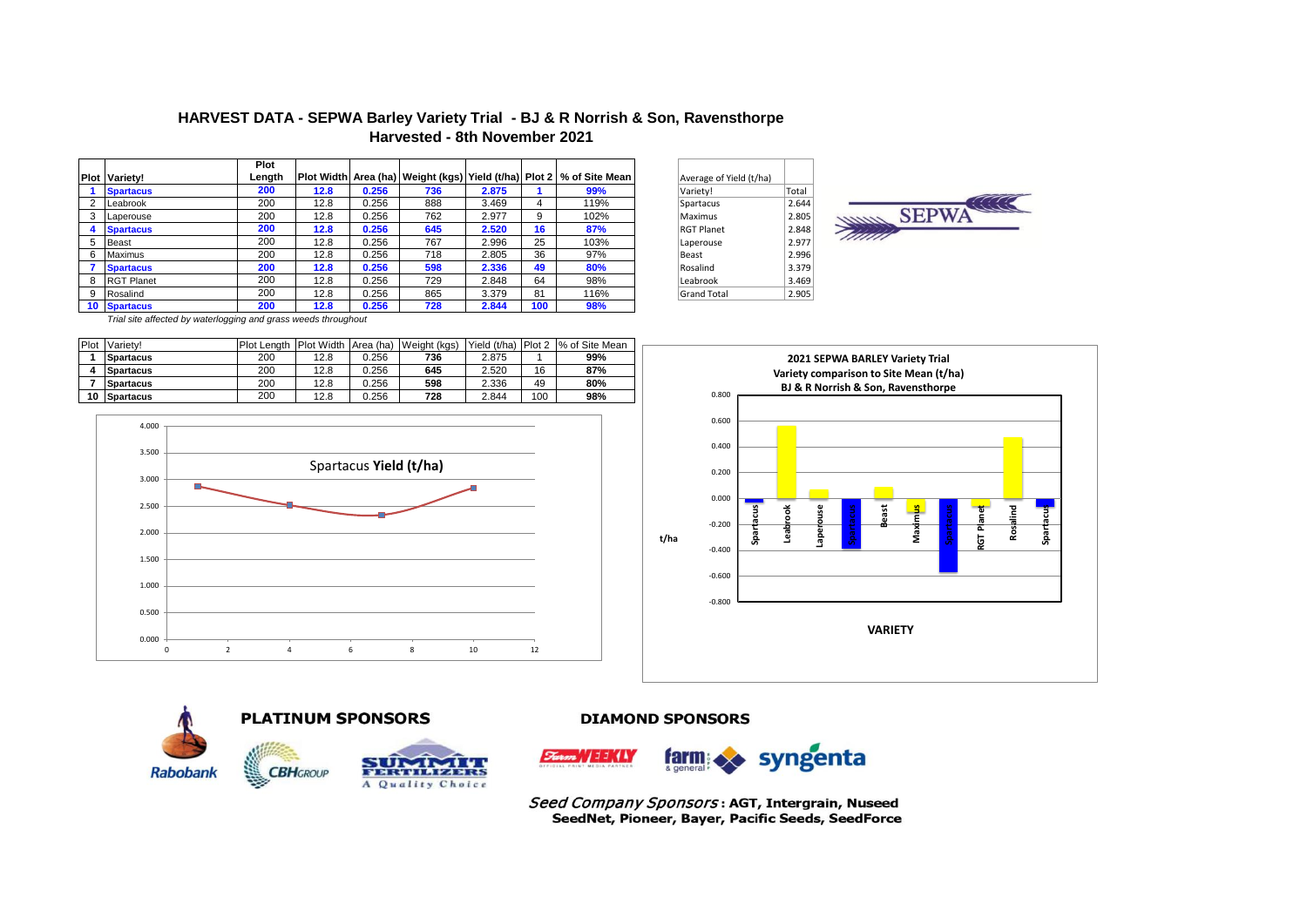



|                |                   | Yield  |                |                                 |        |
|----------------|-------------------|--------|----------------|---------------------------------|--------|
| Plot           | Variety!          | (t/ha) | % of Site Mean |                                 |        |
|                | <b>Spartacus</b>  | 2.875  | 99%            | <b>Statistical Analysis</b>     | 2.905  |
| $\overline{2}$ | Leabrook          | 3.469  | 119%           | Site Mean (t/ha)                | 0.294  |
| 3              | Laperouse         | 2.977  | 102%           | Probability                     | 0.9271 |
|                | <b>Spartacus</b>  | 2.520  | 87%            | Least significant difference 5% | 9.00   |
| 5              | Beast             | 2.996  | 103%           | <b>CV%</b>                      |        |
| 6              | <b>Maximus</b>    | 2.805  | 97%            |                                 |        |
|                | <b>Spartacus</b>  | 2.336  | 80%            |                                 |        |
| 8              | <b>RGT Planet</b> | 2.848  | 98%            |                                 |        |
| 9              | Rosalind          | 3.379  | 116%           |                                 |        |
| 10             | <b>Spartacus</b>  | 2.844  | 98%            |                                 |        |

*Trial site affected by waterlogging and grass weeds throughout*

Monday, 3 May 2021 Monday, 8 November 2021

#### **Site Details**

**Soil Description:** Shallow Sandy Gravel over Clay **Date Sown: Date Harvested**  Seeding Rate: 75 kg/ha

**Plot Dimensions**

**Length (m) Width (m) Area (m2)** 

200 12.8 0.256 3.91



# **PLATINUM SPONSORS**





| <b>Statistical Analysis</b>     | 2.905  |
|---------------------------------|--------|
| Site Mean (t/ha)                | 0.294  |
| Probability                     | 0.9271 |
| Least significant difference 5% | 9.00   |
| <b>CV %</b>                     |        |



**Conversion Factor**

**DIAMOND SPONSORS** 





Seed Company Sponsors: AGT, Intergrain, Nuseed SeedNet, Pioneer, Bayer, Pacific Seeds, SeedForce